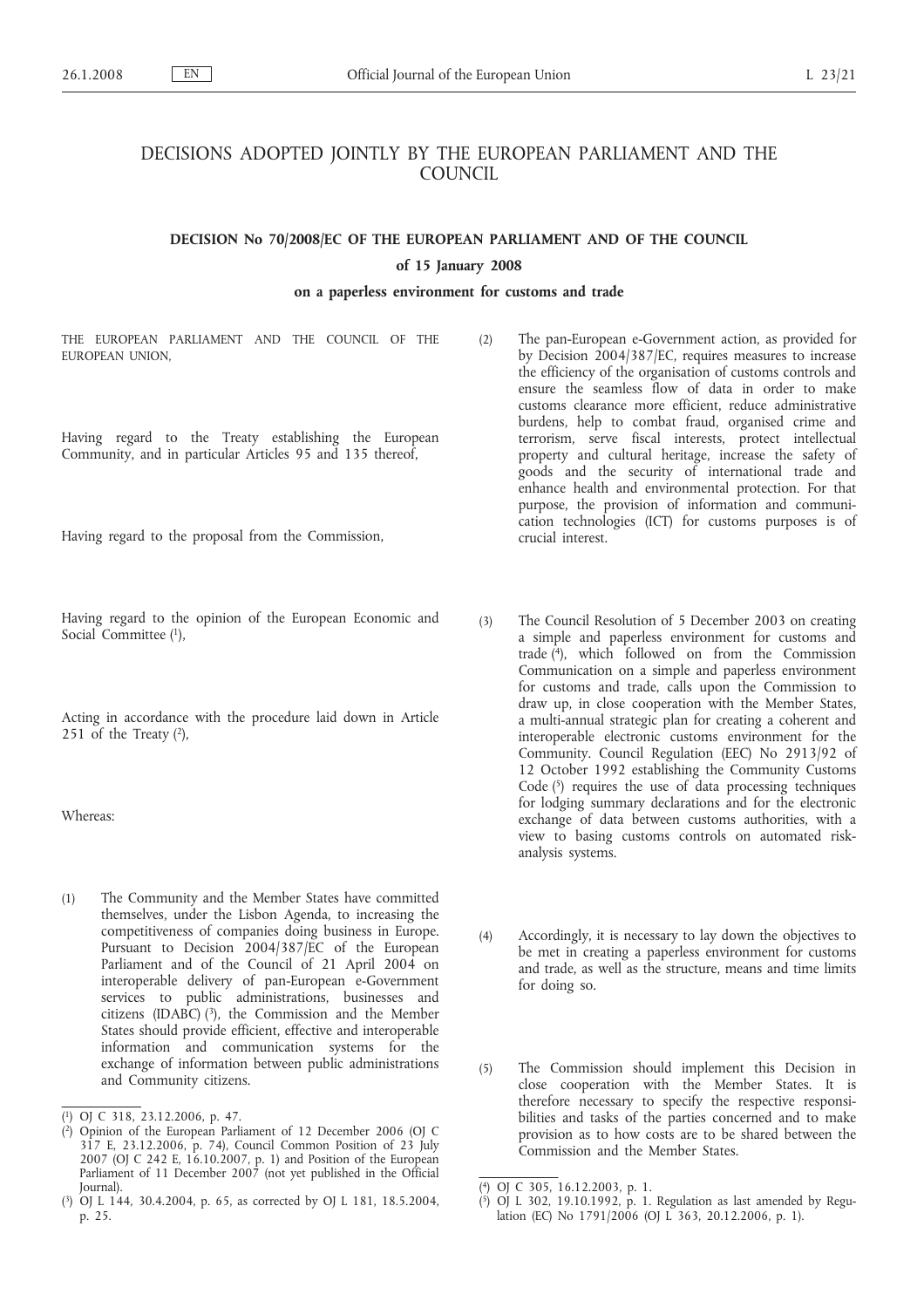- (6) The Commission and the Member States should share responsibility for the Community and national components of the communication and information exchange systems, in accordance with the principles set out in Decision No 253/2003/EC of the European Parliament and of the Council of 6 February 2003 adopting an action programme for customs in the Community (Customs  $2007$ ) (1) and taking account of Decision No 2235/2002/EC of the European Parliament and of the Council of 3 December 2002 adopting a Community programme to improve the operation of taxation systems in the internal market (Fiscalis programme 2003-2007) (2).
- (7) To ensure compliance with this Decision and consistency between the different systems to be developed, it is necessary to establish a monitoring mechanism.
- (8) Regular reports by Member States and the Commission should provide information on the progress of implementation of this Decision.
- (9) In order to achieve a paperless environment, there is a need for close cooperation between the Commission, customs authorities and economic operators. To facilitate that cooperation, the Customs Policy Group should ensure the coordination of the activities necessary for the implementation of this Decision. Consultation with economic operators should take place at both national and Community level at all stages of the preparation of those activities.
- (10) Acceding countries and candidate countries should be permitted to participate in those activities, with a view to preparing for accession.
- (11) Since the objective of this Decision, namely the creation of a paperless environment for customs and trade, cannot be sufficiently achieved by the Member States and can therefore, by reason of its scale and effects, be better achieved at Community level, the Community may adopt measures, in accordance with the principle of subsidiarity as set out in Article 5 of the Treaty. In accordance with the principle of proportionality, as set out in that Article, this Decision does not go beyond what is necessary in order to achieve that objective.
- (12) The measures necessary for the implementation of this Decision should be adopted in accordance with Council Decision 1999/468/EC of 28 June 1999 laying down the procedures for the exercise of implementing powers conferred on the Commission (3).
- ( 1) OJ L 36, 12.2.2003, p. 1. Decision as amended by Decision No 787/2004/EC (OJ L 138, 30.4.2004, p. 12).

( 3) OJ L 184, 17.7.1999, p. 23. Decision as amended by Decision 2006/512/EC (OJ L 200, 22.7.2006, p. 11).

(13) In particular, the Commission should be empowered to extend the time limits set out in Article  $4(2)$ ,  $(3)$  and  $(5)$ of this Decision. Since those measures are of general scope and are designed to amend non-essential elements of this Decision, they must be adopted in accordance with the regulatory procedure with scrutiny provided for in Article 5a of Decision 1999/468/EC,

HAVE ADOPTED THIS DECISION:

#### *Article 1*

## **Electronic customs systems**

The Commission and the Member States shall set up secure, integrated, interoperable and accessible electronic customs systems for the exchange of data contained in customs declarations, documents accompanying customs declarations and certificates and the exchange of other relevant information.

The Commission and the Member States shall provide the structure and means for the operation of those electronic customs systems.

#### *Article 2*

# **Objectives**

1. The electronic customs systems referred to in Article 1 shall be designed to meet the following objectives:

- (a) to facilitate import and export procedures;
- (b) to reduce compliance and administrative costs and to improve clearance times;
- (c) to coordinate a common approach to the control of goods;
- (d) to help ensure the proper collection of all customs duties and other charges;
- (e) to ensure the rapid provision and receipt of relevant information with regard to the international supply chain;
- (f) to enable the seamless flow of data between the administrations of exporting and importing countries, as well as between customs authorities and economic operators, allowing data entered in the system to be re-used.

The integration and evolution of electronic customs systems shall be proportionate to the objectives set out in the first subparagraph.

<sup>(</sup> 2) OJ L 341, 17.12.2002, p. 1. Decision as amended by Council Regulation (EC) No 885/2004 (OJ L 168, 1.5.2004, p. 1).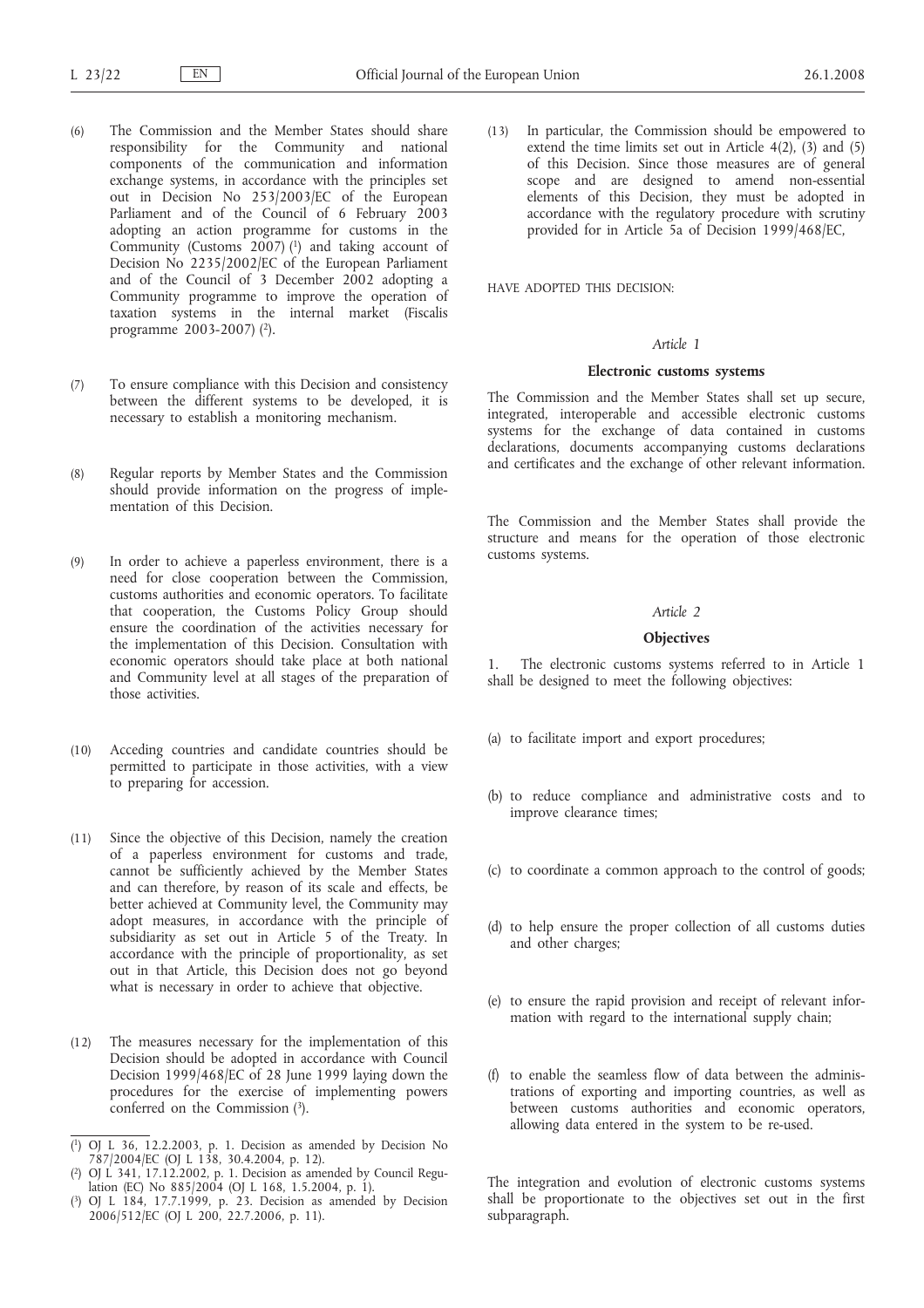2. The objectives set out in the first subparagraph of paragraph 1 shall be achieved by at least the following means:

- (a) the harmonised exchange of information on the basis of internationally accepted data models and message formats;
- (b) the re-engineering of customs and customs-related processes with a view to optimising their efficiency and effectiveness, to their simplification and to reducing the costs of customs compliance;
- (c) the offering to economic operators of a wide range of electronic customs services enabling those operators to interact in the same way with the customs authorities of any Member State.

3. For the purposes of paragraph 1, the Community shall promote the interoperability of electronic customs systems with the customs systems of third countries or of international organisations and the accessibility of electronic customs systems to economic operators in third countries, with a view to creating a paperless environment at international level where provided for under international agreements and subject to proper financial arrangements.

#### *Article 3*

## **Data exchange**

1. The electronic customs systems of the Community and the Member States shall provide for the exchange of data between the customs authorities of the Member States and between those authorities and the following:

- (a) economic operators;
- (b) the Commission;
- (c) other administrations or official agencies involved in the international movement of goods (hereinafter other administrations or agencies).

2. Any disclosure or communication of data shall fully comply with prevailing data protection provisions, in particular Directive 95/46/EC of the European Parliament and of the Council of 24 October 1995 on the protection of individuals with regard to the processing of personal data and on the free movement of such data (1) and Regulation (EC) No 45/2001 of the European Parliament and of the Council of 18 December 2000 on the protection of individuals with regard to the processing of personal data by the Community institutions and bodies and on the free movement of such data (2).

#### *Article 4*

## **Systems, services and time limits**

1. Member States shall, in cooperation with the Commission, make operational the following electronic customs systems according to the requirements and time limits set out in the legislation in force:

- (a) systems for import and export interoperating with the system for transit and enabling the seamless flow of data from one customs system to another throughout the Community;
- (b) a system of identification and registration for economic operators interoperating with the authorised economic operators system and enabling those economic operators to register only once for all their interactions with customs authorities throughout the Community, taking into account existing Community or national systems;
- (c) a system for the authorisation procedure, including the information and consultation process, the management of certificates for authorised economic operators and the registration of those certificates in a data base accessible by customs authorities.

2. Member States shall, in cooperation with the Commission and by 15 February 2011, establish and make operational the common customs portals providing economic operators with the information needed for customs transactions in all Member States.

3. The Commission shall, in cooperation with the Member States and by 15 February 2013, establish and make operational an integrated tariff environment enabling connection to other import and export related systems in the Commission and the Member States.

4. The Commission shall, in partnership with the Member States in the Customs Policy Group and by 15 February 2011, evaluate the common functional specifications for:

- (a) a framework of single access points, enabling economic operators to use one single interface to lodge electronic customs declarations, even if the customs procedure is carried out in another Member State;
- (b) electronic interfaces for economic operators enabling them to conduct all customs-related business, even if several Member States are involved, with the customs authorities of the Member State where they are established; and

<sup>(</sup> 1) OJ L 281, 23.11.1995, p. 31. Directive as amended by Regulation (EC) No 1882/2003 (OJ L 284, 31.10.2003, p. 1).

<sup>(</sup> 2) OJ L 8, 12.1.2001, p. 1.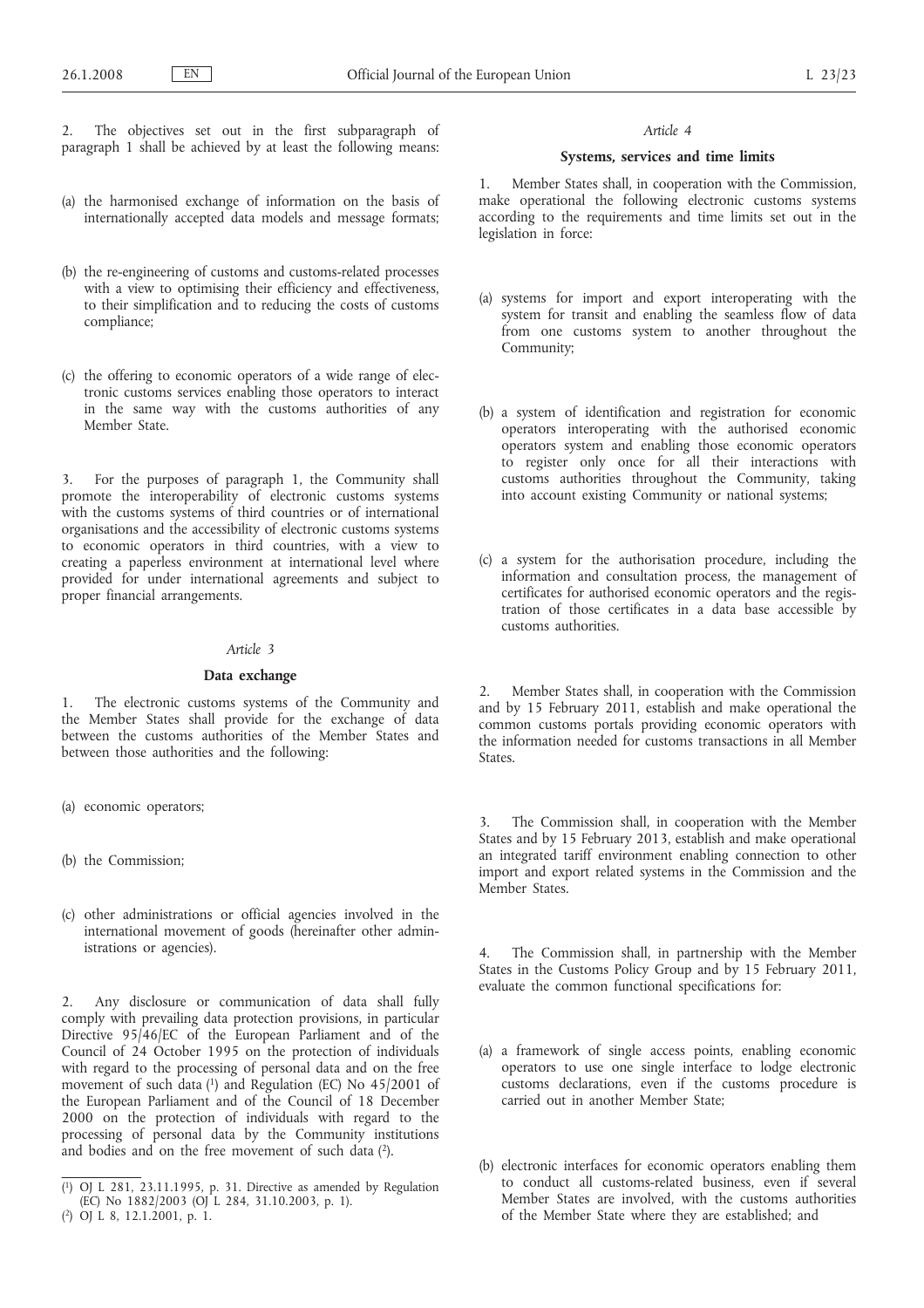(c) single window services providing for the seamless flow of data between economic operators and customs authorities, between customs authorities and the Commission, and between customs authorities and other administrations or agencies, and enabling economic operators to submit all information required for import or export clearance to customs, including information required by non customsrelated legislation.

Within three years of a positive evaluation of the common functional specifications referred to in paragraph 4(a) and (b), the Member States shall, in cooperation with the Commission, endeavour to establish and make operational the framework of single access points and the electronic interfaces.

6. The Member States and the Commission shall endeavour to establish and make operational a framework of single window services. The evaluation of the progress achieved in this area shall be included in the reports referred to in Article 12.

The Community and the Member States shall provide for due maintenance of and the required improvements to the systems and services referred to in this Article.

# *Article 5*

### **Components and responsibilities**

1. Electronic customs systems shall consist of Community components and national components.

2. The Community components of electronic customs systems shall comprise in particular the following:

- (a) related feasibility studies and common functional and technical system specifications;
- (b) common products and services, including the necessary common reference systems for customs and customsrelated information;
- (c) services of the Common Communications Network and Common Systems Interface (CCN/CSI) for the Member States;
- (d) the coordination activities performed by the Member States and the Commission when implementing and operating electronic customs systems within the Community common domain;
- (e) the coordination activities performed by the Commission when implementing and operating electronic customs systems within the Community external domain, excluding services designed to meet national requirements.

The national components of electronic customs systems shall comprise in particular the following:

- (a) the national functional and technical system specifications;
- (b) the national systems, including databases;
- (c) network connections between customs authorities and economic operators, and between customs authorities and other administrations or agencies, within the same Member State;
- (d) any software or equipment which a Member State considers necessary to ensure full use of the system.

## *Article 6*

## **Tasks of the Commission**

The Commission shall, in particular, ensure the following:

- (a) the coordination of the setting-up, conformance testing, deployment, operation and support of the Community components, as regards electronic customs systems;
- (b) the coordination of the systems and services provided for in this Decision with other relevant projects relating to e-Government at Community level;
- (c) the completion of the tasks allocated to it under the multiannual strategic plan provided for in Article 8(2);
- (d) the coordination of the development of Community and national components with a view to a synchronised implementation of projects;
- (e) the coordination at Community level of electronic customs services and single window services with a view to their promotion and implementation at national level;
- (f) the coordination of training needs.

# *Article 7*

# **Tasks of the Member States**

1. The Member States shall, in particular, ensure the following:

- (a) the coordination of the setting-up, conformance testing, deployment, operation, and support of the national components, as regards electronic customs systems;
- (b) the coordination of the systems and services provided for in this Decision with other relevant projects relating to e-Government at national level;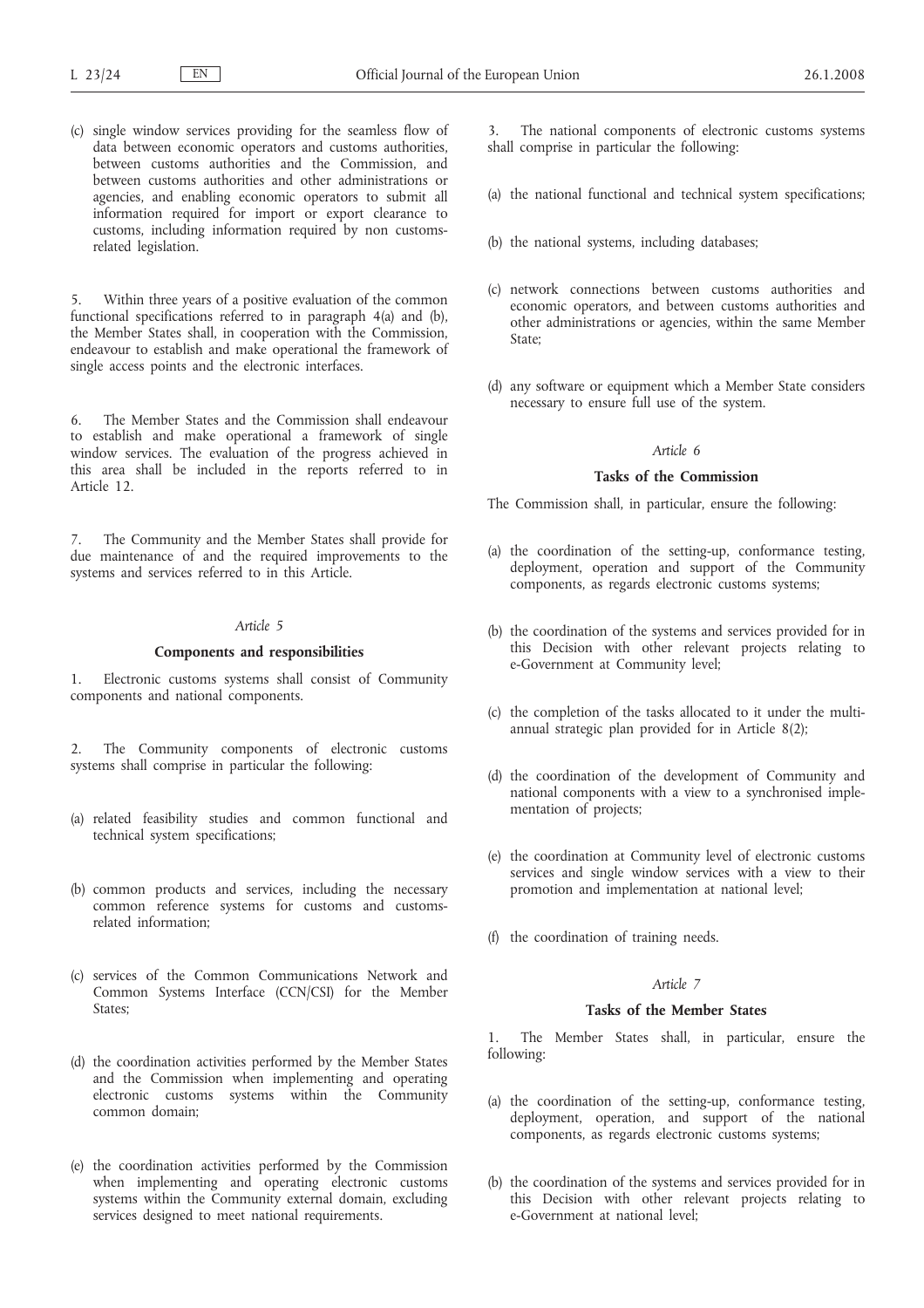- (c) the completion of the tasks allocated to them under the multi-annual strategic plan provided for in Article 8(2);
- (d) the regular provision to the Commission of information regarding the measures taken to enable their respective authorities or economic operators to make full use of electronic customs systems;
- (e) the promotion and implementation at national level of electronic customs services and single window services;
- (f) the necessary training for customs officials and other competent officials.

2. Member States shall estimate and communicate annually to the Commission the human, budgetary and technical resources needed to comply with Article 4 and with the multi-annual strategic plan provided for in Article 8(2).

3. If there is a risk that an action envisaged by a Member State in relation to the setting-up or operation of electronic customs systems might compromise the overall interoperability or functioning of those systems, that Member State shall inform the Commission thereof prior to taking such action.

### *Article 8*

## **Strategy and coordination**

1. The Commission shall, in partnership with the Member States in the Customs Policy Group, ensure the following:

- (a) the determination of strategies, required resources and development phases;
- (b) the coordination of all activities related to electronic customs, in order to ensure that resources, including those already used at national and Community level, are used in the best and most efficient manner;
- (c) the coordination of legal, operational, training and IT development aspects, as well as the provision of information to customs authorities and economic operators as to those aspects;
- (d) the coordination of the implementation activities of all parties concerned;
- (e) the compliance by the parties concerned with the time limits set out in Article 4.

2. The Commission shall, in partnership with the Member States in the Customs Policy Group, draw up and keep updated a multi-annual strategic plan allocating tasks to the Commission and to the Member States.

## *Article 9*

## **Resources**

1. For the purposes of establishing, operating and improving electronic customs systems in accordance with Article 4, the Community shall make available the human, budgetary and technical resources required for the Community components.

2. For the purposes of establishing, operating and improving electronic customs systems in accordance with Article 4, the Member States shall make available the human, budgetary and technical resources required for the national components.

#### *Article 10*

# **Financial provisions**

1. Without prejudice to the costs to be borne by third countries or international organisations within the framework of Article 2(3), costs relating to the implementation of this Decision shall be shared between the Community and the Member States in accordance with the provisions of paragraphs 2 and 3 of this Article.

2. The Community shall bear the costs relating to the design, acquisition, installation, operation and maintenance of the Community components referred to in Article 5(2), in accordance with the Customs 2007 Programme laid down in Decision No 253/2003/EC and any successor programme thereto.

3. Member States shall bear the costs relating to the setting up and operation of the national components referred to in Article  $5(\overline{3})$ , including interfaces with other administrations or agencies and economic operators.

4. Member States shall enhance their cooperation with a view to minimising costs by developing cost sharing models and common solutions.

# *Article 11*

#### **Monitoring**

1. The Commission shall take all the necessary steps to verify that measures financed from the Community budget are being carried out in compliance with this Decision and that the results obtained are consistent with the objectives set out in the first subparagraph of Article 2(1).